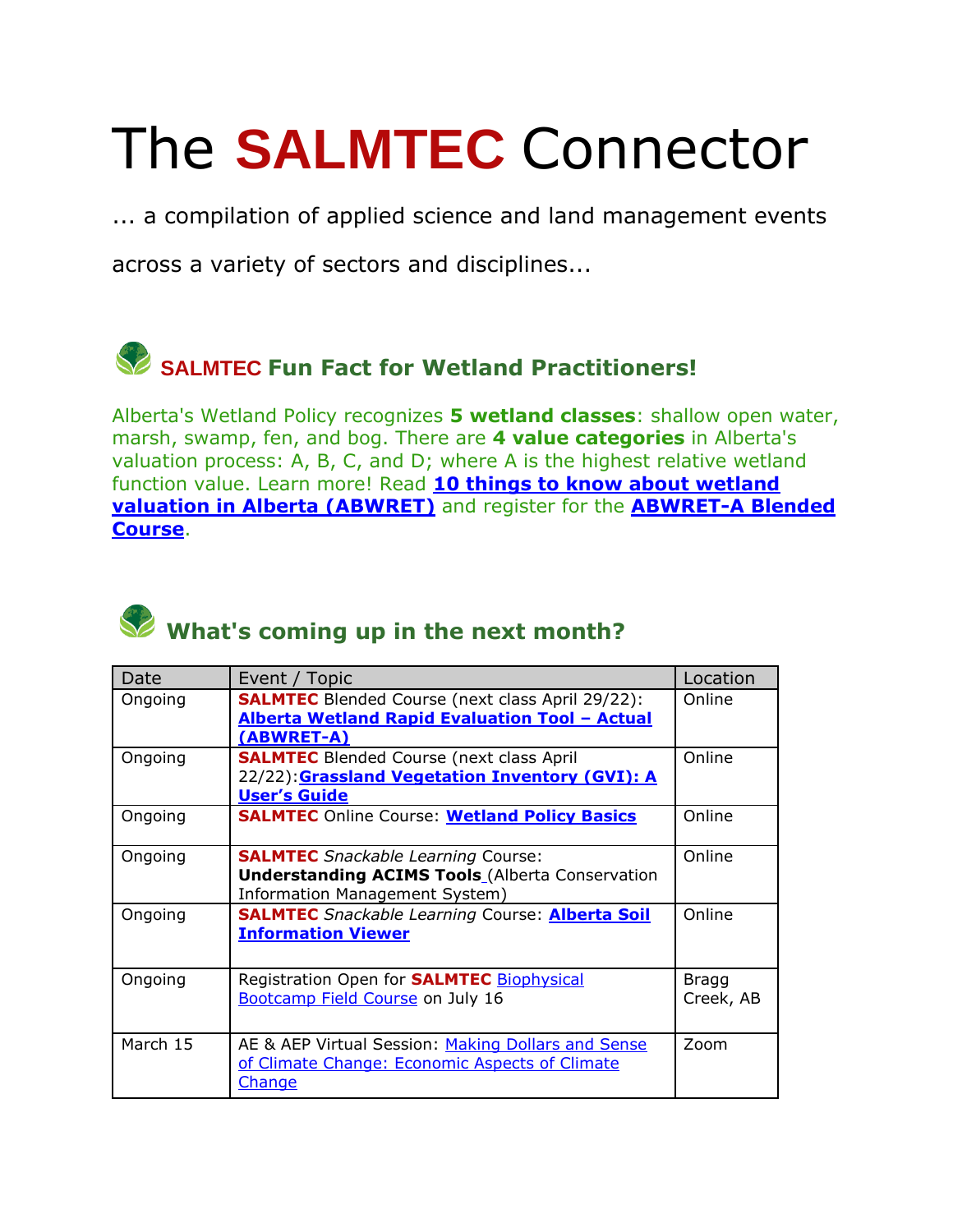| March 15              | Caribou Ecology and Recovery Webinar Series:<br>Linking woodland caribou abundance to forestry<br>disturbance in southern British Columbia, Canada | Webinar |
|-----------------------|----------------------------------------------------------------------------------------------------------------------------------------------------|---------|
| March 15              | Science and Management Webinars: Whitebark pine<br>in the Greater Yellowstone Ecosystem                                                            | Webinar |
| March 15-16           | NRTG Course: Avian Nest Sweep and Monitoring<br><b>Methods</b>                                                                                     | Online  |
| March 16              | Wetland Knowledge Exchange Webinar: Slow<br><b>Forestry: Moving towards the sustainable</b><br>management of Manitoba's peatlands.                 | Webinar |
| March 16              | CIF/IFC e-Lecture: Managing the Forest for Enhanced<br><b>Soil Carbon Sequestration</b>                                                            | Online  |
| March 17              | NRTG Course: Amphibian and Reptile Salvage<br><b>Methods</b>                                                                                       | Online  |
| March 17              | CCLM Webinar: Stories of Inuit Led Conservation                                                                                                    | Webinar |
| March $1\overline{7}$ | AE & AEP Virtual Session: But It's So Cold Outside!<br><b>How to Speak Effectively About Climate Change</b>                                        | Zoom    |
| March 21              | SER Webinar: Prescribed Fire - A Tool for Grassland<br>Restoration                                                                                 | Webinar |
| March 22              | SER Conference: Accelerating Solutions for a Resilient<br><b>Coast</b>                                                                             | Virtual |
| March 22              | SER Webinar: Creative Ecology Perspectives From the<br>UK - Making Wildflowers Work                                                                | Webinar |
| March 22              | WPAC Speakers: Groundwater: Making the Invisible,<br>Visible - WPACs World Water Day 2022                                                          | Online  |
| March 22-23           | Coastal Quest Conference: Accelerating Solutions for<br>a Resilient Coast                                                                          | Virtual |
| March 22-24           | <b>VOI Course: Erosion and Sediment Control</b>                                                                                                    | Webinar |
| March 23              | Boreal Caribou Workshop: Community-led Planning<br>for Caribou: Changing How We Do Conservation                                                    | Virtual |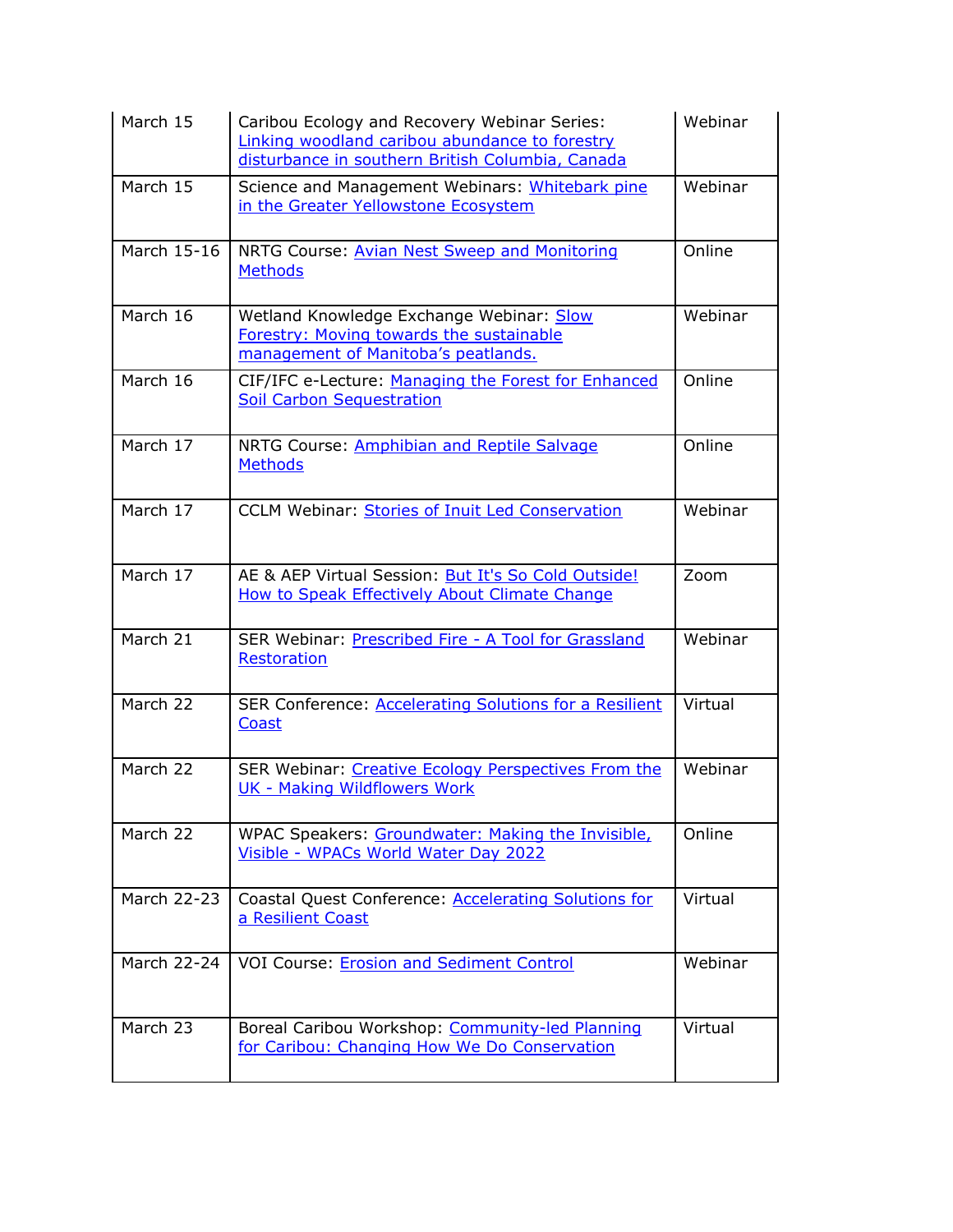| March 23             | Conservation through Reconciliation Partnership<br>Webinar: Two-Eyed Seeing in Conservation Practice                                                                           | Virtual        |
|----------------------|--------------------------------------------------------------------------------------------------------------------------------------------------------------------------------|----------------|
| March 23             | NCC NatureTalks: Species at Risk from Summit to<br>Sage                                                                                                                        | Online         |
| March 24             | RDRN Speaker: The Beauty of Bird Song: How and<br>why birds sing and how sound is being used to make<br>better conservation decisions.                                         | Zoom           |
| March 24             | CIF/IFC e-Lecture: From Seedlings to Forests:<br><b>Fostering Environmental Co-benefits when Planting</b><br><b>Trees</b>                                                      | Online         |
| March $24$           | APEGA Webinar: Survey Mapping and Modeling with<br><b>LiDAR</b>                                                                                                                | Online         |
| March 28-<br>April 1 | Element Online Events: Environmental Seminar                                                                                                                                   | Online         |
| March 29             | Caribou Ecology and Recovery Webinar Series:<br>Beyond P - Values: TK as a means to a post -<br>Cartesian epistemology; or from monitoring to<br>management                    | Webinar        |
| March 29             | NCC NatureTalks: Wetlands 101                                                                                                                                                  | Online         |
| March 29             | APEGA Webinar: Rational Risk Management for<br><b>Ensuring Safe Drinking Water</b>                                                                                             | Online         |
| March 29             | BCWF Webinar: SIMDeer - Understanding mule deer<br>migration in south central BC                                                                                               | Webinar        |
| March 29-31          | <b>AESAC Inc Course: Phase 1 ESA Certification</b>                                                                                                                             | Calgary,<br>AB |
| March 30             | CIF/IFC e-Lecture: Adaptive Silviculture for Climate<br>Change Research Project - International Southern<br><b>Tree Seed Sourcing Procurement Challenge and</b><br>Opportunity | Online         |
| March 31             | AIA Webinar: Buried wood effects on nutrient supply<br>and microbial activity in different oil sand reclamation<br>soils in Northern Alberta                                   | Zoom           |
| April 5-6            | CBN Conference: The relationship between<br>Environmental, Social and Governance and brownfield<br>land development                                                            | Virtual        |
| April 5-7            | VOI Course: Environmental Monitoring for<br><b>Construction Projects</b>                                                                                                       | Webinar        |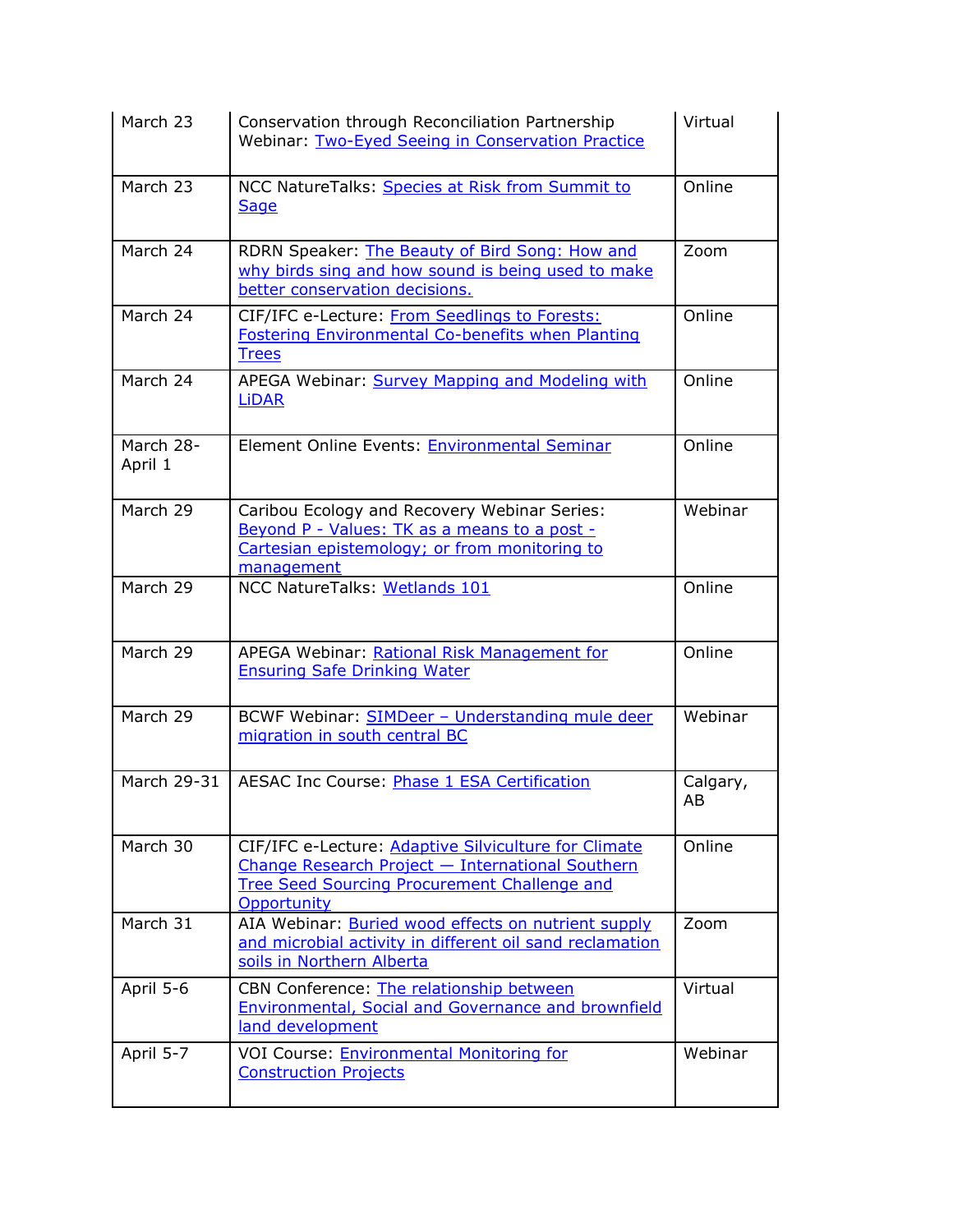| April 7     | SK PCAP Speaker Series: Using new technologies to<br>track terns in the prairies and beyond                                                         | Webinar                             |
|-------------|-----------------------------------------------------------------------------------------------------------------------------------------------------|-------------------------------------|
| April 7     | Reclamation Academy Digital Series: Introduction to<br><b>Erosion and Sediment Control Products</b>                                                 | Webinar                             |
| April 11    | NRTG Course: Electrofishing                                                                                                                         | Multiple<br>locations<br>in AB & BC |
| April 12    | Boreal Caribou Webinar: Opportunities and challenges<br>in using camera traps to inform caribou conservation:<br>insights from northeastern Alberta | Webinar                             |
| April 12-13 | NRTG Course: Avian Nest Sweep and Monitoring<br><b>Methods</b>                                                                                      | Online                              |
| April 12-14 | VOI Course: Environmental Field Procedures For<br><b>Works In and About Water</b>                                                                   | Webinar                             |
| April 14    | <b>SER Webinar: Sustainable Shorelines: Climate</b><br><b>Adaptation in Practice</b>                                                                | Webinar                             |
| April 15    | Registation Closes for <b>SALMTEC</b> Interactive Class:<br><b>Grassland Vegetation Inventory: A User's Guide</b>                                   | Online                              |
| April 15    | Registation Closes for <b>SALMTEC</b> Interactive Class:<br>Alberta Wetland Rapid Evaluation Tool - Actual (ABWRET-A)                               | Online                              |
| April 19    | SER Webinar: Assessing vulnerabilities in the<br>mutualism between Whitebark pine and Clark's<br>nutcracker                                         | Webinar                             |
| April 19    | SER Webinar: Restoring Interactions - Examining the<br>Role of Symbiotic Fungi in Restoring Plant<br>Communities                                    | Webinar                             |
| April 19    | APEGA Webinar: The Risk and Reality of<br><b>Environmental Contamination in Alberta</b>                                                             | Online                              |
| April 19-20 | AEP & EE Update: Subsoil Salinity Tool                                                                                                              | Calgary,<br>AB                      |
| April 20    | NRTG Course: Amphibian and Reptile Salvage<br><b>Methods</b>                                                                                        | Online                              |
| April 20-22 | <b>EnviroTech Symposium</b>                                                                                                                         | Calgary,<br>AB                      |